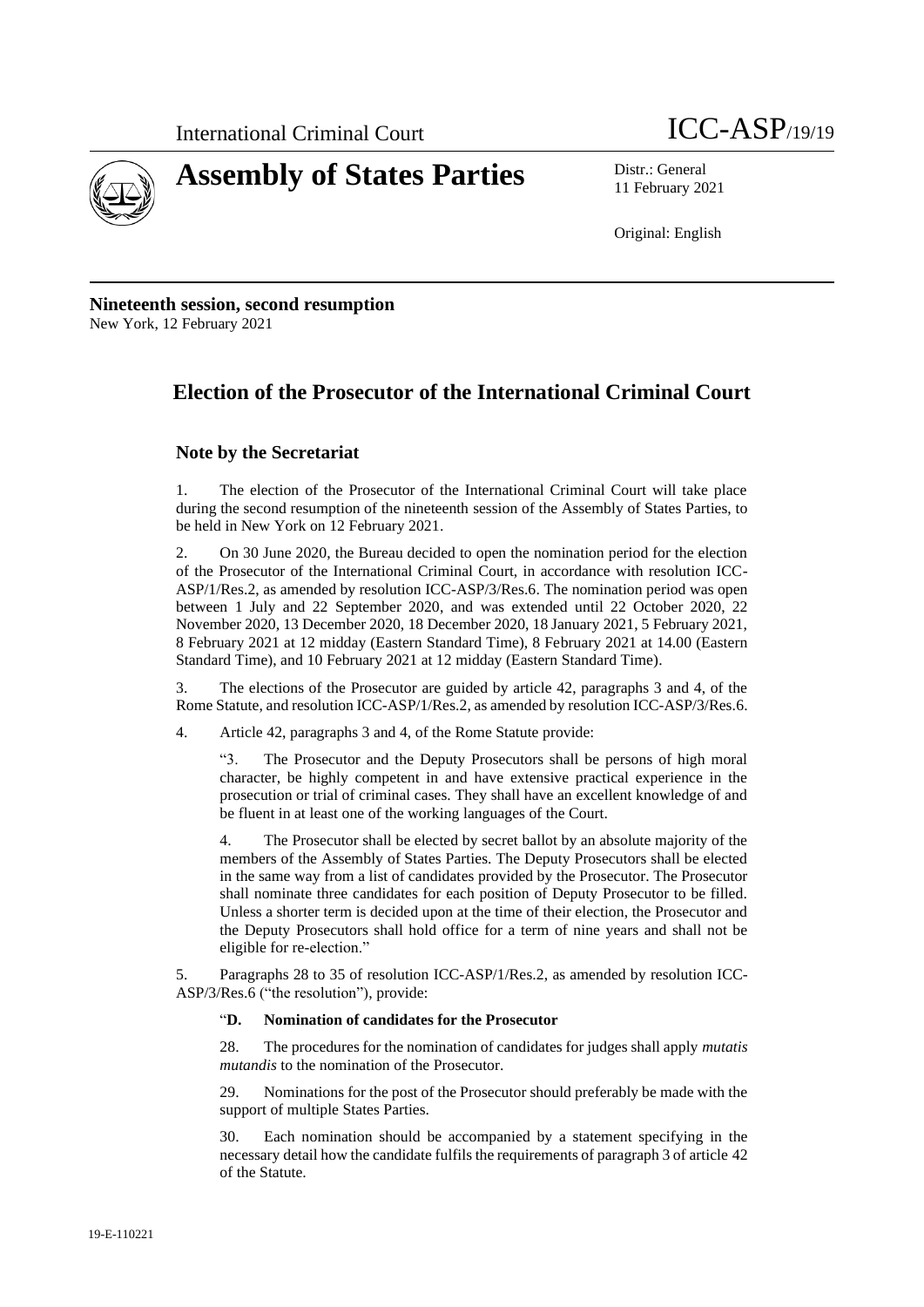#### **E. Election of the Prosecutor**

31. The Bureau of the Assembly of States Parties shall fix the date of the election.

32. The Secretariat of the Assembly of States Parties shall prepare a list of candidates in English alphabetical order.

33. Every effort shall be made to elect the Prosecutor by consensus.

34. In the absence of consensus, the Prosecutor shall be elected, in accordance with paragraph 4 of article 42 of the Statute, by secret ballot by an absolute majority of the members of the Assembly of States Parties.

35. In the interest of a timely conclusion of the election, if after three ballots no candidate has obtained the required majority, the balloting shall be suspended to give an opportunity for any withdrawal of candidatures. Before such suspension, the President of the Assembly of States Parties will announce when balloting shall resume. Upon resumption of balloting, if no candidate obtains in the first ballot the majority required, further ballots shall be taken, which shall be restricted to the candidates obtaining the two largest number of votes."

6. On 3 April 2019, the Bureau adopted the Terms of Reference for the Election of the Prosecutor.<sup>1</sup> The Terms of Reference provided that the nomination process would be supplemented by the work of a Committee on the Election of the Prosecutor, assisted by a panel of experts. According to the Terms of Reference, the Committee was mandated to "facilitate the nomination and election of the next Prosecutor in accordance with the working methods set out in section IV [of the Terms of Reference]".<sup>2</sup>

7. The Committee and the panel of experts prepared a draft vacancy announcement for the position of Prosecutor which was approved by the Bureau on 31 July 2019. The deadline for applications was initially set as 31 October 2019 but was extended, upon the approval of the Bureau, until 25 November 2019. The Committee received complete applications from a total of 89 individuals.

8. The Committee interviewed 14 candidates and submitted its report<sup>3</sup> to the Bureau on 30 June 2020, containing a shortlist of four candidates.

9. Informal consultations commenced thereafter, as set out in the Terms of Reference.<sup>4</sup> On 13 November 2020 the Bureau adopted the "Election of the Prosecutor: Way forward",<sup>5</sup> which supplemented the process set out in the Terms of Reference. On 25 November 2020, pursuant to the "Way forward", the Committee on the Election of the Prosecutor submitted an addendum to its report,<sup>6</sup> containing appraisals of five additional candidates.

10. The informal consultations continued with the support of the five focal points appointed pursuant to the "Way forward".<sup>7</sup> The focal points held four rounds of consultations. The summary of the fourth round of consultations was submitted to the Bureau on 4 February 2021 and considered at a Bureau meeting on 5 February 2021. The Presidency and the focal points were tasked by the Bureau to spare no effort to reach consensus before the morning of Monday, 8 February 2021, in order to enable the Assembly to proceed to the election of the Prosecutor at the plenary meeting scheduled to commence at 15.00 (New York time) that day. States Parties were invited to work closely with the Presidency and the focal points to reach the desired outcome. It was noted that, should it not prove possible to reach consensus, the Assembly would need to proceed to voting as soon as possible. The nomination period was extended on 5 February 2021 until 12 midday on 8 February 2021 (Eastern Standard Time). On 8 February 2021 the nomination period was further extended until 14.00 on 8 February 2021 (Eastern Standard Time).

<sup>&</sup>lt;sup>1</sup> ICC-ASP/18/INF.2.

<sup>2</sup> Ibid, para. 9.

<sup>&</sup>lt;sup>3</sup> ICC-ASP/19/INF.2, Add.1 and Add.2.

<sup>4</sup> ICC-ASP/18/INF.2, para 28.

<sup>5</sup> [https://asp.icc-cpi.int/en\\_menus/asp/elections/prosecutor/Pages/Prosecutor2020.aspx.](https://asp.icc-cpi.int/en_menus/asp/elections/prosecutor/Pages/Prosecutor2020.aspx)

<sup>6</sup> ICC-ASP/19/INF.2/Add.3 and Add.4.

<sup>7</sup> The New York-based representatives of the following States Parties were appointed as focal points on 3 December 2020: Brazil; Estonia; Jordan; Portugal; and Sierra Leone.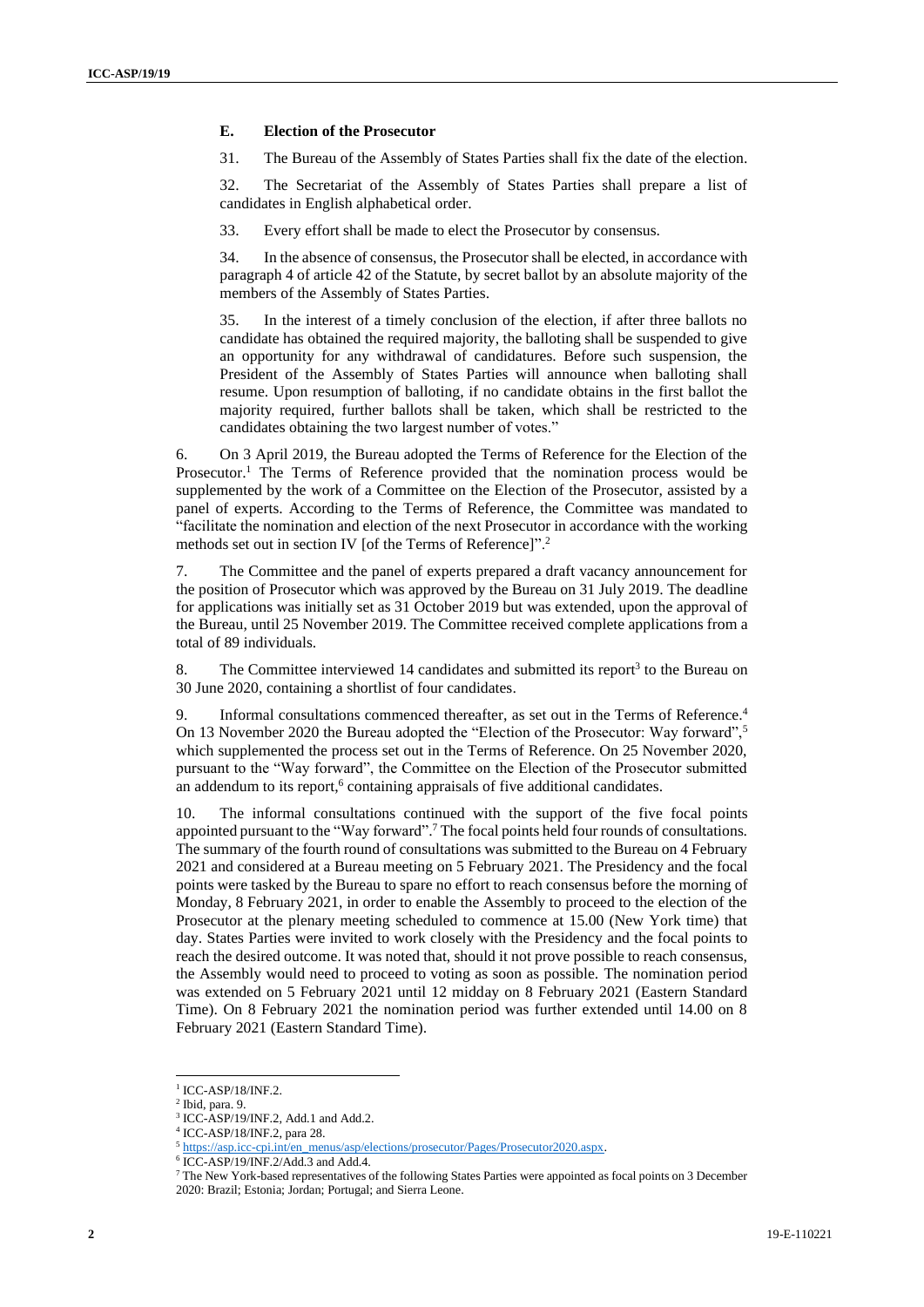11. On 8 February 2021 the President of the Assembly, Mr. O-Gon Kwon, informed States Parties that, despite the best efforts of the President, the Vice-Presidents and the focal points, it had not been possible to achieve consensus. The nomination period was further extended until 12 midday (Eastern Standard Time) on 10 February 2021. At the end of the extended nomination period, four nominations had been received.

12. The Secretariat of the Assembly of States Parties placed the nominations of candidates for Prosecutor, together with the accompanying statements referred to in paragraph 30 of the resolution, as well as other supporting documentation, on the Internet web site of the International Criminal Court<sup>8</sup> as soon as possible after they were received.

13. In accordance with paragraph 32 of the resolution, a list in the English alphabetical order of all persons nominated is contained in annex I to the present note. The supporting documentation for the nominations is contained in annex II to the present note (see ICC-ASP/19/19/Add.1).

14. The procedure to be followed for the election of the Prosecutor is laid down in paragraphs 34 and 35 of the resolution (see paragraph 5 above).

<sup>8</sup> https://asp.icc-cpi.int/en\_menus/asp/elections/prosecutor/2021Nominations/Pages/default.aspx.